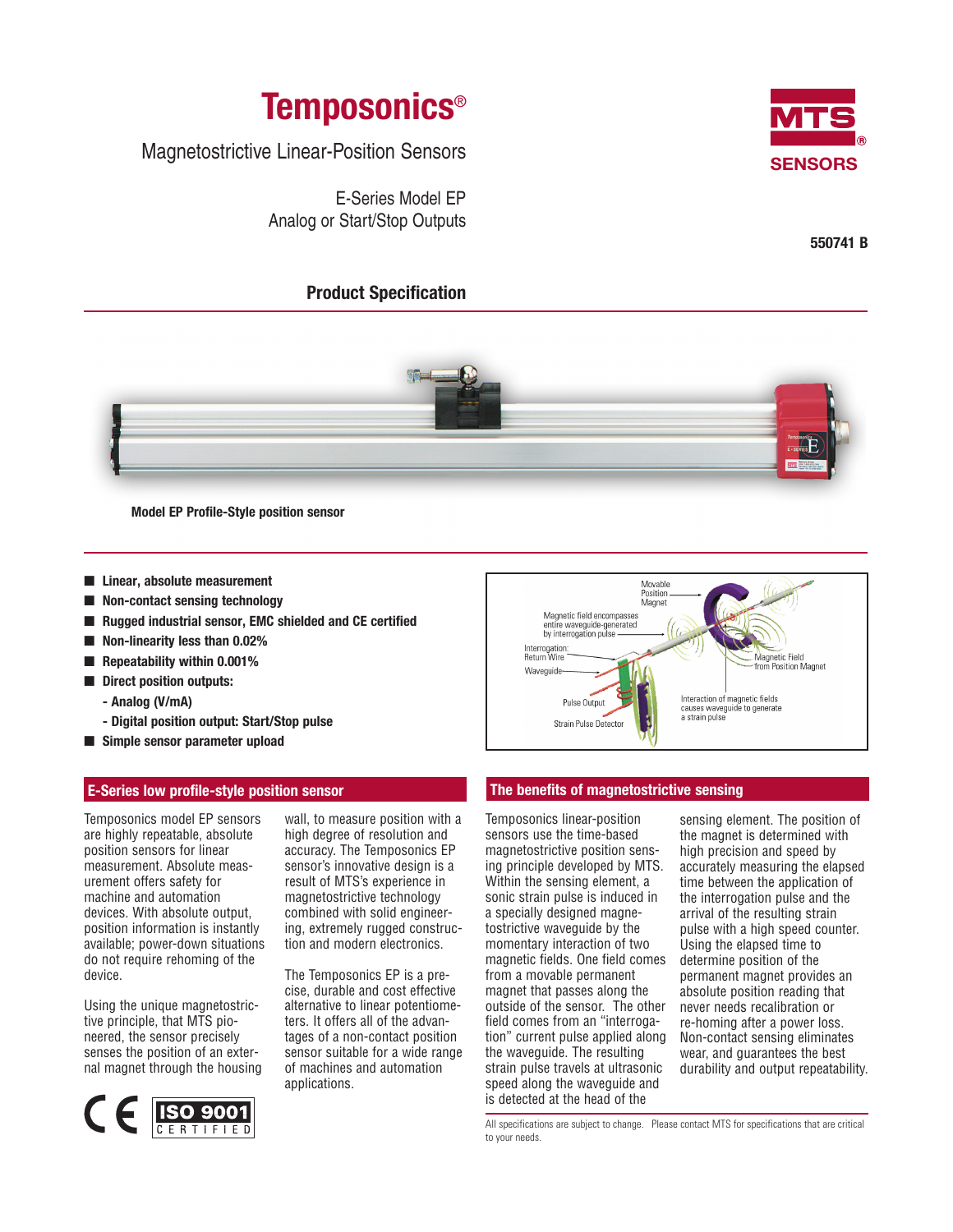## **Temposonics low profile-style EP linear-position sensor parameters**

Temposonics E-Series model EP sensors are available with analog output or digital-pulse output. The analog outputs include voltage, (0 to 10 Vdc, forward and reverse acting), and current, (4 to 20 mA, forward or reverse acting). Since the outputs are direct, no signal conditioning electronics are needed when interfacing with controllers or meters.



The available digital-pulse output is Start/Stop. Here the sensor requires a start signal from a controller or interface card to initiate the measurement cycle. The sensor generates a stop signal at the end of the measurement cycle that is used to stop the controller's counter clock. The elapsed time between the Start and Stop signals is directly proportional to the magnet's position along the active stroke length. The controller can calculate the absolute position of the magnet from the time value and the sensor's unique gradient value, (inverse of the speed for the ultrasonic pulse traveling in the sensor's waveguide).



For applications using smart sensor interfaces the Start/Stop output, (option R3), can provide a sensor parameter upload ability. The following sensor parameters are available for upload:

- **Measuring range**
- **Offset**
- **Gradient** (Inverse speed of sensing pulse)
- **Status**
- **Manufacturer number**

The sensor also features over-voltage protection to 36 Vdc and reverse polarity protection to 30 Vdc on input voltage connections. All outputs are absolute rather than incremental so that power-down situations do not require re-homing.

| <b>Parameters</b>            | <b>Specification</b>                                |
|------------------------------|-----------------------------------------------------|
| <b>Measured Variable:</b>    | Displacement                                        |
| <b>Resolution:</b>           | Analog: Infinite                                    |
|                              | Digital: $1 \div$ [gradient x crystal freq. (MHz) x |
|                              | circulations]; controller dependent.                |
| <b>Non-Linearity:</b>        | $\leq$ 0.02% Full stroke (minimum $\pm$ 60µm)       |
| <b>Repeatability:</b>        | <± 0.001% Full stroke                               |
| Outputs:                     | Voltage: 0 to 10 Vdc and 10 to 0 Vdc                |
|                              | (controller input resistance RL > 5k0hm)            |
|                              | Current: 4 to 20 mA or 20 to 4 mA                   |
|                              | (min/max load: 0/500 Ohm)                           |
|                              | Start/Stop: RS-422 differential signal              |
|                              | (Serial parameter upload available                  |
|                              | for: measuring range, offset, gradient, status,     |
|                              | and manufacturer number)                            |
| <b>Update Frequency:</b>     | Voltage or Current: > 1.5 kHz                       |
|                              | Start/Stop: Controller dependent                    |
| <b>Measuring Range:</b>      | 50 to 1525 mm (2 to 60 in.)                         |
| <b>Operating Conditions:</b> | Temperature: $-40$ to 75 °C $(-40$ to 167 °F)       |
|                              | Relative humidity: 90% no condensation.             |
|                              | Ingress protection: IP65 if mating cable            |
|                              | connector is correctly fitted.                      |
|                              | Shock test: 100 g (single hit) IEC-Standard         |
|                              | 68-2-27                                             |
|                              | Vibration rating: 10 g/10 - 2000 Hz                 |
|                              | IEC-Standard 68-2-6                                 |
| <b>EMC Test:</b>             | Electromagnetic emission EN 50081-1                 |
|                              | Electromagnetic immunity EN 50082-2                 |
|                              | EN 61000-4-2/3/4/6, Level 3/4, Criteria A,          |
|                              | CE qualified                                        |
| <b>Operating Voltage:</b>    | +24 Vdc nominal $(-15$ or $+20\%)$                  |
|                              | Polarity protection: up to -30 Vdc                  |
|                              | Overvoltage protection: up to 36 Vdc                |
|                              | Current drain: Analog: 50 - 140 mA                  |
|                              | Start/Stop: 50 - 100 mA                             |
|                              | (stroke length dependent)                           |
|                              | Dielectric withstand voltage: 500 V,                |
|                              | (DC ground to machine ground)                       |
| <b>Connection type:</b>      | 6-pin male D60 connector                            |
| <b>Electronic head:</b>      | Aluminum housing                                    |
| <b>Sensor extrusion:</b>     | Aluminum (Temposonics profile style)                |
| <b>Mounting:</b>             | Adjustable mounting feet or T-slot nut              |
|                              | (M5 threads) in base channel.                       |
| <b>Magnet type:</b>          | Captive-sliding magnets or floating magnets,        |
|                              | (open ring or block).                               |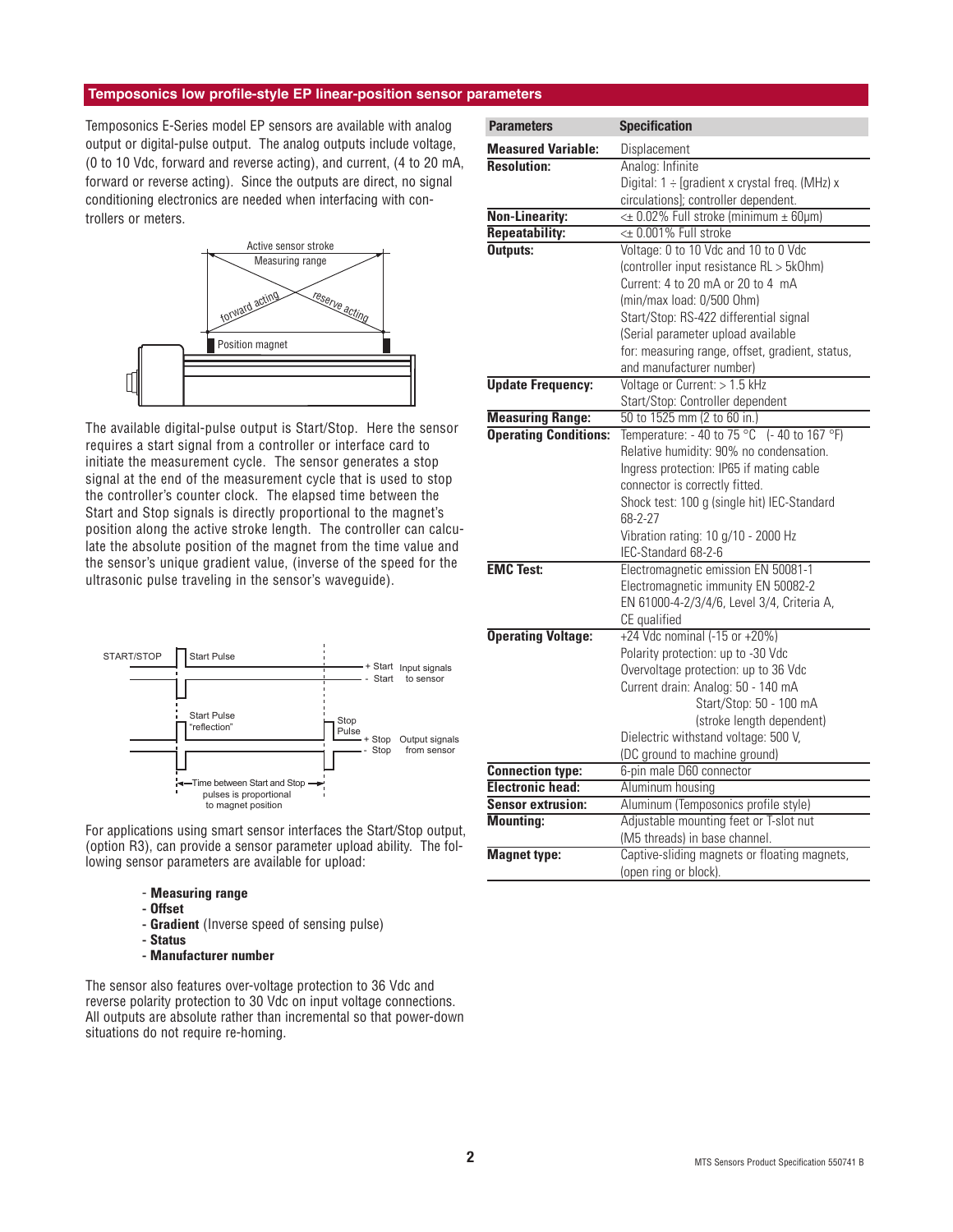## **Temposonics low profile-style EP linear-position sensor**

The Temposonics model EP sensor offers modular construction, flexible mounting configurations and easy installation. Position measurements are non-contact via a permanent magnet that is moved along the profile extrusion housing.

### **EP sensor with style "S" captive-sliding magnet**



## **EP sensor with style "V" captive-sliding magnet**



#### **EP sensor with floating style "M" (open ring) magnet**



### **EP sensor with block style "L" magnet**



for M5 or #10 screw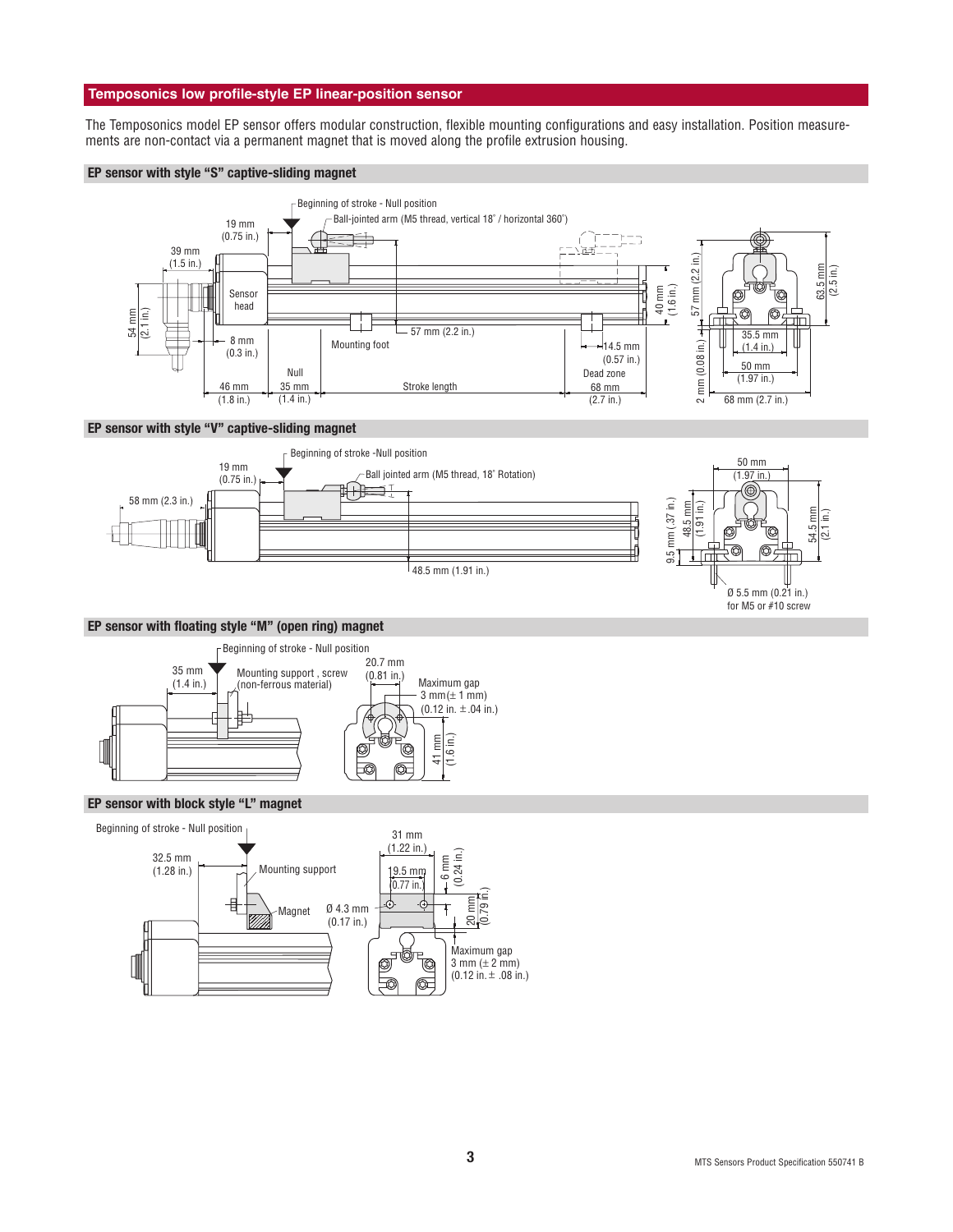## **Temposonics low profile-style EP linear-position sensor**

#### **Selection of position magnets (included with sensor)**

A choice of two magnet mounting configurations are available with the EP model sensor; the captive-sliding magnet or the "floating" type magnet. Captive-sliding magnets utilize slide bearings of special material that reduce friction, and if required, help mitigate dirt build up. The slide bearings are designed to operate dry, requiring no external lubrication or maintenance.

The floating magnets (open ring or block style) mount on the moving machine part and travel just above the sensor's profile extrusion. The open ring magnet (style M) requires a minimum distance away from ferrous metals to allow proper sensor output. It must be mounted using non-ferrous screws and a non-ferrous support bracket, or utilize a non-ferrous spacer of at least 5 mm (0.2 in.) thickness.

The block magnet (style L) can be mounted using ferrous metal screws and support bracket. However, the support bracket can not extend beyond 11 mm (0.43 in.) from the top of the magnet, unless it is made of non-ferrous material. The magnet should be installed with a perpendicular orientation relative to the top surface of the sensor extrusion as shown on page 3. Optimal performance is achieved when this orientation remains consistent throughout the full measurement stroke range.

#### Rotation:<br>Vertical: 18  $\overline{H}$   $\overline{H}$   $\overline{H}$   $\overline{H}$   $\overline{H}$   $\overline{H}$   $\overline{H}$   $\overline{H}$   $\overline{H}$   $\overline{H}$   $\overline{H}$   $\overline{H}$   $\overline{H}$   $\overline{H}$   $\overline{H}$   $\overline{H}$   $\overline{H}$   $\overline{H}$   $\overline{H}$   $\overline{H}$   $\overline{H}$   $\overline{H}$   $\overline{H}$   $\overline{H}$   $\overline{$  $(0.95 \text{ in.})$ 43 mm (1.69 in.) 14 mm (0.55 in.)  $-40$  mm (1.58 in.) 20 mm (0.79 in.) Ball-jointed arm, M5 thread **Captive-sliding magnet, style S part no. 252182**

24.6 mm (0.97 in.)

 $\frac{1}{20.7}$  mm (0.81 in.)

 $\overline{\mathbf{v}}$ 

60 °

۲R

ID: 13.5 mm (0.53 in.) OD: 32.8 mm (1.29 in.) Thickness: 7.9 mm (0.312 in.)

14 mm (0.57 in.)







57 mm

**Captive-sliding magnet, style V part no. 252184**

> 24 mm  $(0.95 \text{ in.})$

₳



#### **Wiring and connectors**

#### **Sensor integral connector (D60 Male)**

#### **Pinout/wire color code (extension cable)**

| Pin no.        | Wire color   | <b>Function</b><br><b>Digital-pulse outputs</b> | <b>Function</b><br><b>Analog outputs</b> |
|----------------|--------------|-------------------------------------------------|------------------------------------------|
|                | Gray         | (-) Stop for Start/Stop                         | $0$ to $10$ Vdc<br>or 4 to 20 mA         |
|                | Pink         | +) Stop for Start/Stop                          | Return for pin 1                         |
| $\overline{3}$ | Yellow       | (+) Start for Start/Stop                        | $10$ to $0$ Vdc<br>or 20 to 4 mA         |
|                | Green        | (-) Start for Start/Stop                        | Return for pin 3                         |
| 5              | Red or Brown | $+24$ Vdc $(+20\%,-15\%)$                       | $+24$ Vdc $(+20\%,-15\%)$                |
| $\overline{6}$ | White        | DC Ground (for supply)                          | DC Ground (for supply)                   |

**Integral D6 connector (male) as viewed from end of sensor**



#### **Note:**

Appropriate grounding of cable shield is required at the controller end.

#### **Attention:**

A grounding lug is provided near the connector end of the sensor for a convenient connection to earth ground. Since the EP sensor's aluminum housing has an anodic coating the sensor mounting feet, (part no. 400802), do not provide proper grounding. A ground wire connection to the grounding lug is required.



**Cable connectors (field-installed D6 female) Mates with sensor's integral connector**



**D6 90º connector part no. 560778**

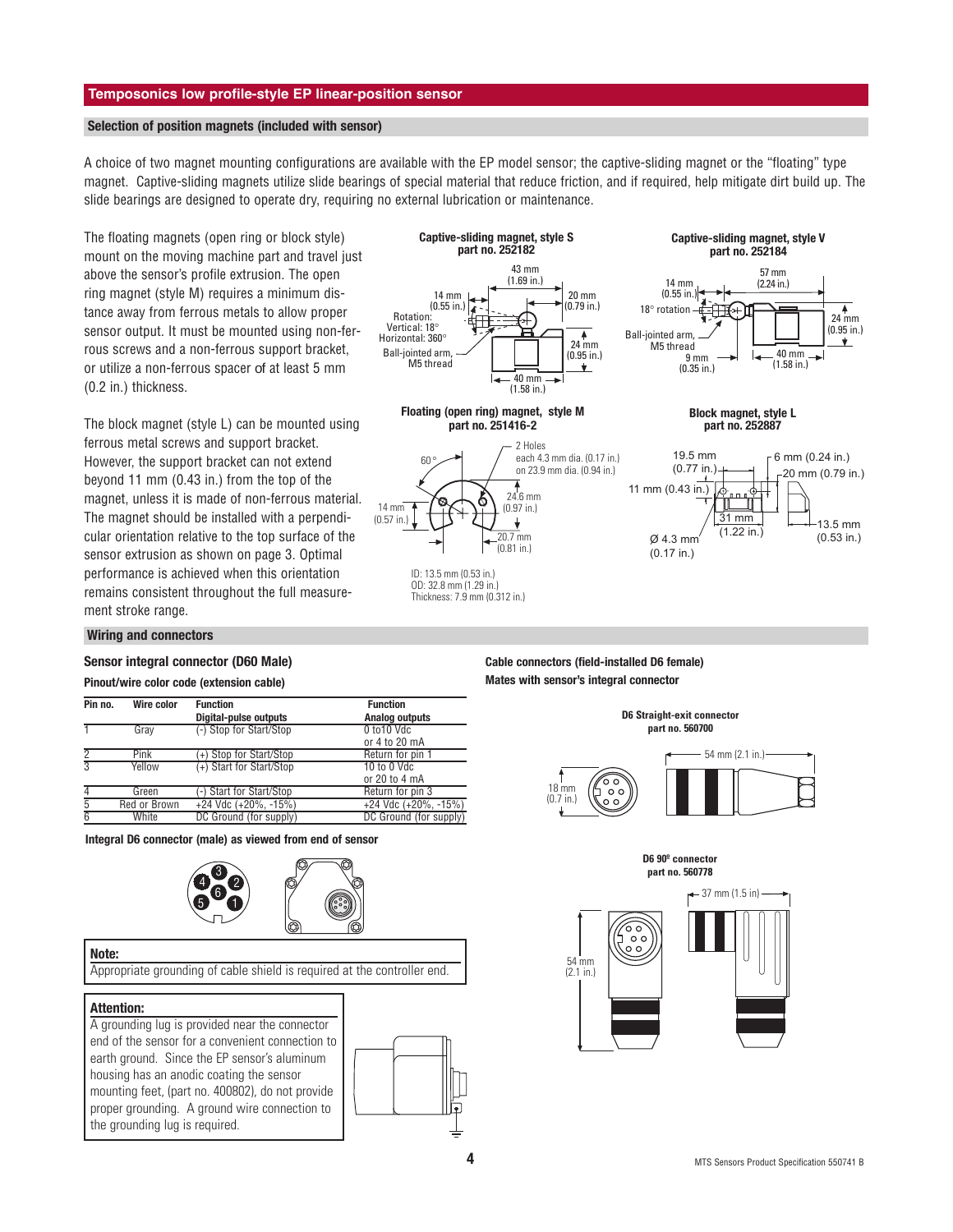## **How to order**

#### **Position sensor**

When placing an order, build the model number using the model number guide (to the right). A wide range of E-Series position sensor configurations are available to meet the demands of your particular application.

If you have any questions about how to apply E-Series position sensors, contact MTS Applications Engineering or your local MTS distributor. Both of these resources are available to assist you in designing an effective position sensing system to fit your application.

### **Note:**

#### Temposonics EP sensors include two mounting feet (part number 400802). One additional mounting foot is included for every additional

#### **SENSOR MODEL EP** = Profile style **HOUSING STYLE** Magnets included with all EP sensors: **S** = Captive-sliding magnet with joint at top (Part no. 252182) **V** = Captive-sliding magnet with joint at front (Part no. 252184) **M** = Floating Magnet, (open ring) (part no. 251416-2) **L** = Floating Magnet, (block style) (part no. 252887) **STROKE LENGTH**  $\angle$   $\angle$   $\angle$   $\angle$  **M** = Millimeters (Encode in 5 mm increments)  $\blacksquare$   $\blacksquare$   $\blacksquare$  **U** = Inches and tenths (Encode in 0.1 in. increments **CONNECTION TYPE** Connector **D60** = 6-pin DIN connector, integral, standard **INPUT VOLTAGE** Stroke length notes: Profile (EP) stroke range =  $2 - 60$  in. (50 - 1525 mm.)

 $D | 6 | 0$ 

1

1 2 3 4 5 6 7 8 9 10 11 12 13 14

E | P

 $1 = +24$  Vdc  $(+20\%,-15\%)$ 

## **OUTPUT**

**Analog - voltage VO** = 0 to  $+10$  Vdc and  $+10$  to 0 Vdc

#### **Analog - current**

 $AD = 4 to 20 mA$  $A1 = 20$  to 4 mA

## **Digital - pulse**

### **R0** = Start/Stop

**R3** = Start/Stop with sensor parameters upload function

#### **Accessories**

500 mm (20 in.).

| <b>Description</b>               | <b>Function/Notes</b>                                       | Part no. |
|----------------------------------|-------------------------------------------------------------|----------|
| Mounting feet, standard (spares) | Model EP sensors come with mounting feet                    | 400802   |
| Joint-rod Sleeve (1 in.)         | For use with model EP sensors with "S" or "V" style magnets | 401603   |
| Ball-jointed arm, straight       | For use with model EP sensors with "S" or "V" style magnets | 401913   |

#### **Magnets and float options**

| <b>Description</b>             | <b>Function/Notes</b>                                                         | Part no. |
|--------------------------------|-------------------------------------------------------------------------------|----------|
| Small open ring magnet (spare) | Style M, "floating" magnet (included with EP sensors)                         | 251416-2 |
| Block style magnet (spare)     | Style L "floating" magnet (included with EP sensors)                          | 252887   |
| Captive-sliding magnet (spare) | Style S captive-sliding magnet with joint at top (included with EP sensors)   | 252182   |
| Captive-sliding magnet (spare) | Style V captive-sliding magnet with joint at front (included with EP sensors) | 252184   |

#### **Field-installed connectors**

| <b>Description</b>            | Function/Notes                                                      | Part no. |
|-------------------------------|---------------------------------------------------------------------|----------|
| 6-Pin DIN connector, straight | Female, straight exit, mates to D60 connection type (see page 4).   | 560700   |
| 6-Pin DIN connector, 90°      | Female, $90^\circ$ exit, mates to D60 connection type (see page 4). | 560778   |